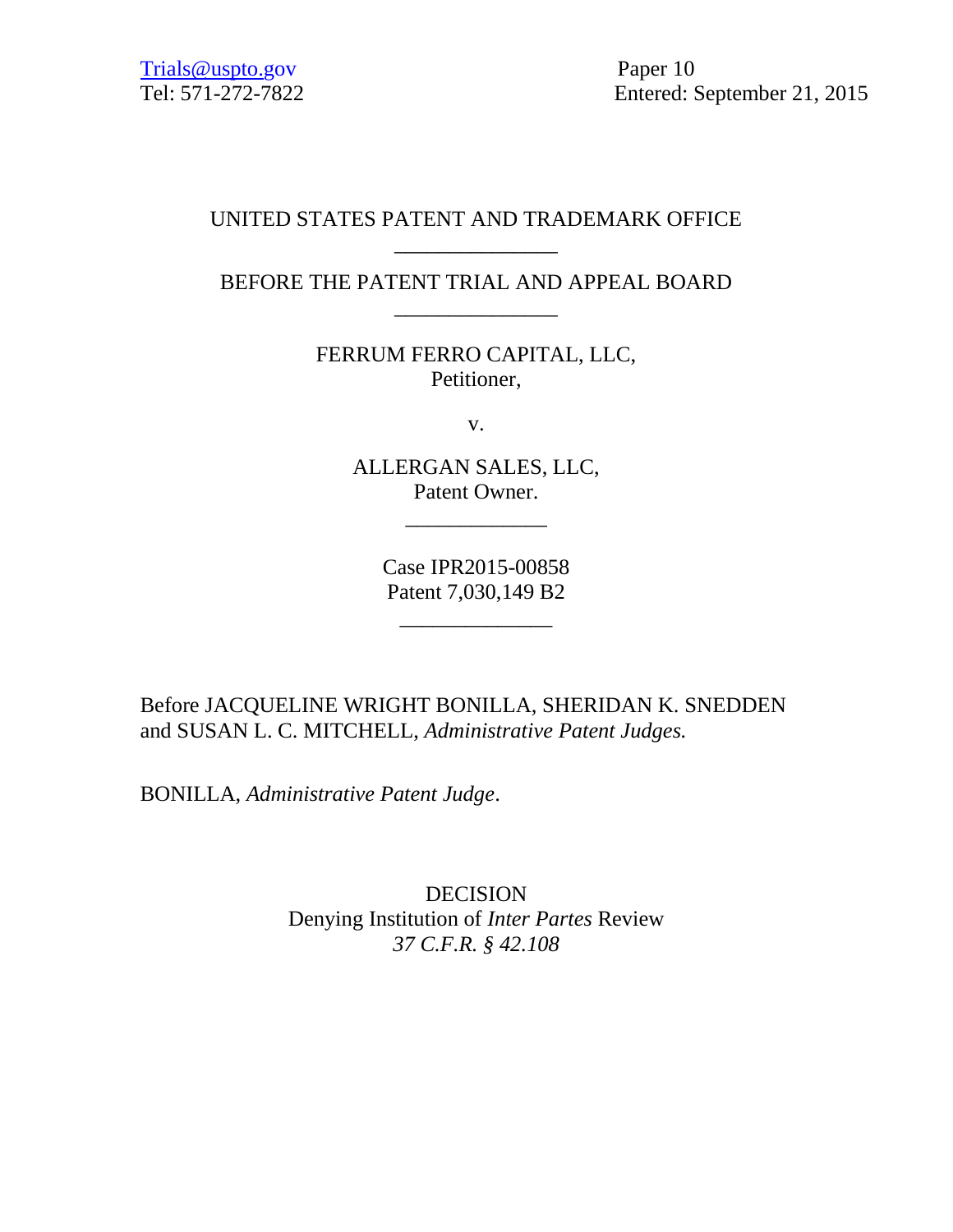### I. INTRODUCTION

Ferrum Ferro Capital, LLC ("Petitioner") filed a Petition requesting an *inter partes* review of claim 4 of U.S. Patent No. 7,030,149 B2 (Ex. 1001, "the '149 patent"). Paper 1 ("Petition" or "Pet."). Allergan Sales, LLC ("Patent Owner") filed a Preliminary Response to the Petition. Paper 6 ("Prelim. Resp."). As authorized by the panel, Petitioner filed a Reply to Patent Owner's Preliminary Response. Paper 7. We have statutory authority under 35 U.S.C. § 314(a), which provides that an *inter partes* review may not be instituted "unless . . . there is a reasonable likelihood that the petitioner would prevail with respect to at least 1 of the claims challenged in the petition."

Petitioner advances one ground of unpatentability under 35 U.S.C. § 103(a) regarding claim 4 of the '149 patent. Pet. 6, 23–31. For the reasons discussed below, Petitioner has not established that there is a reasonable likelihood that it would prevail with respect to claim 4, as required under 35 U.S.C. § 314(a).

#### *A. Related Proceedings*

Petitioner identifies several district court cases regarding the '149 patent: *Allergan, Inc. v. Sandoz Inc.*, Case No. 2:09-cv-00097 (E.D. Tex.) (discussed below); *Allergan, Inc. v. Alcon Labs., Inc.*, Case No. 2:09-cv-00348 (E.D. Tex.); *Allergan, Inc. v. High-Tech Pharmacal Co.*, Case No. 2:09-cv-00182 (E.D. Tex.) (consolidated with 2:09-cv-00348); *Allergan, Inc. v. Apotex Inc.*, Case No. 2:10-cv-00200 (E.D. Tex.); and *Allergan, Inc. v. Watson Labs., Inc.*, 2:10-cv-00344 (E.D. Tex.). Pet. 5.

Both parties also discuss a relevant decision by the U.S. Court of Appeals for the Federal Circuit, *Allergan, Inc. v. Sandoz Inc.*, 726 F.3d 1286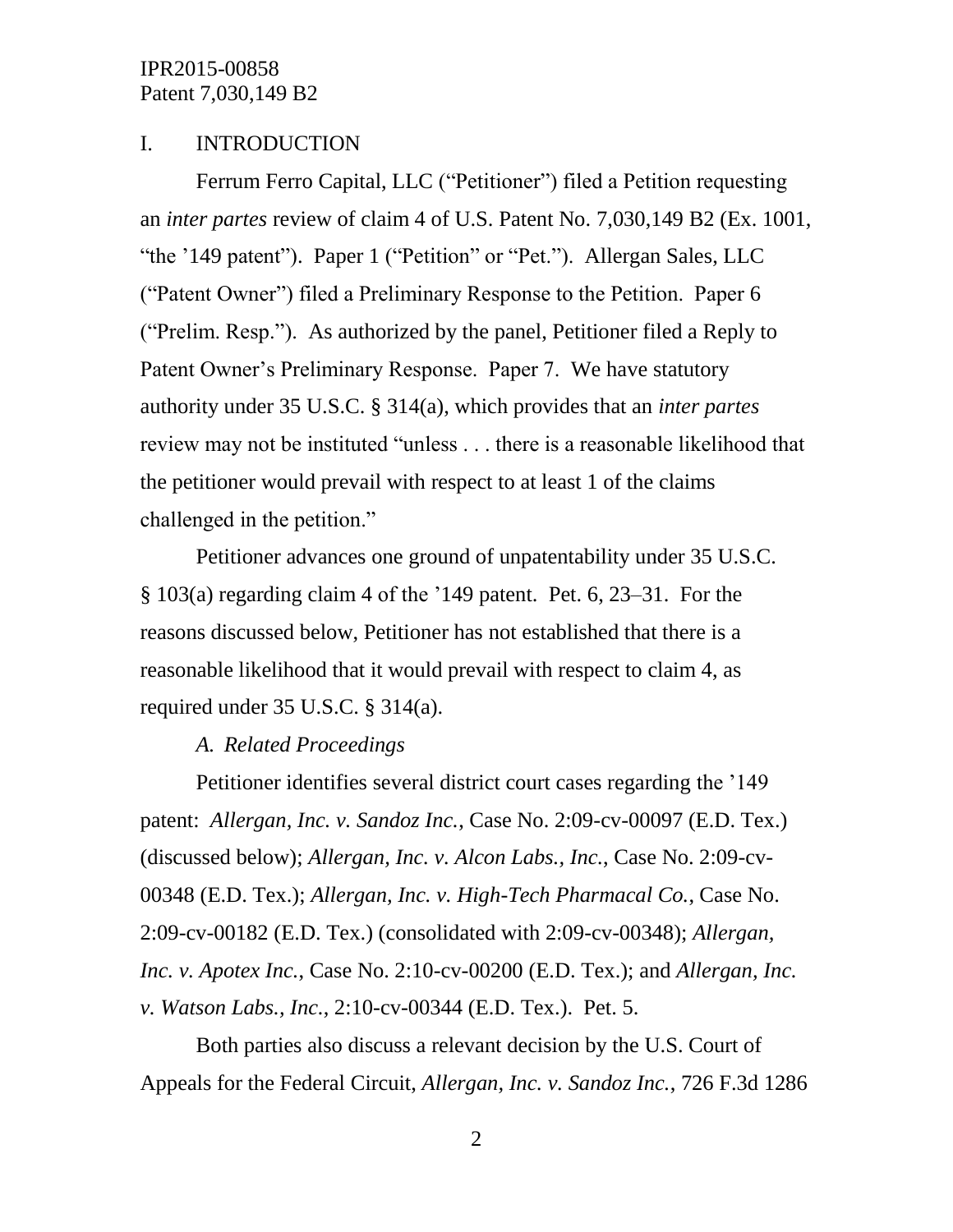$\overline{a}$ 

(Fed. Cir. 2013) ("Federal Circuit decision" or "*Allergan v. Sandoz*" or "*Allergen*") (Ex. 1012). Pet. 8–14; Prelim. Resp. 1–13. As discussed in more detail below, the Federal Circuit, in a 2–1 majority decision, affirmed a decision by the district court in *Allergan, Inc. v. Sandoz Inc.*, 818 F. Supp. 2d 974 (E.D. Tex. 2011), finding that defendants failed to prove by clear and convincing evidence that claim 4 of the '149 patent would have been obvious. *Allergan v. Sandoz*, 726 F.3d at 1288, 1293–95; *see also id*. at 1295–96 (Dyk, J., dissenting) (dissenting from the majority's holding that claim 4 of the '149 patent is not invalid as obvious) (Ex. 1012).

*B. Proposed Ground of Unpatentability*

Petitioner contends claim 4 of the '149 patent would have been obvious over DeSantis (Ex. 1006)<sup>1</sup> in view of Timmermans (Ex. 1007)<sup>2</sup> and further in view of Larsson (Ex.  $1008$ )<sup>3</sup> and/or Stewart (Ex. 1009).<sup>4</sup> Pet. 6, 23–31. Petitioner supports its challenge with a Declaration by Anthony Palmieri, Ph.D. (Ex. 1005). Pet. 14–15.

<sup>1</sup> DeSantis, U.S. Patent No. 5,502,052, filed Dec. 22, 1994, issued Mar. 26, 1996 ("DeSantis") (Ex. 1006).

<sup>&</sup>lt;sup>2</sup> Timmermans et al., "Structure-Activity Relationships in Clonidine-Like Imidazolidines and Related Compounds," 3(1) PROGRESS IN PHARMACOL. 21–62 (1980) ("Timmermans") (Ex. 1007).

<sup>&</sup>lt;sup>3</sup> Larsson, "Aqueous Humor Flow in Normal Human Eyes Treated With Brimonidine and Timolol, Alone and in Combination," 119 ARCH. OPHTHALMOL. 492–495 (April 2001) ("Larsson") (Ex. 1008).

<sup>&</sup>lt;sup>4</sup> Stewart et al., "Comparison of the Efficacy and Safety of Latanoprost 0.005% Compared to Brimonidine 0.2% or Dorzolamide 2% When Added to a Topical β-Adrenergic Blocker in Patients with Primary Open-Angle Glaucoma or Ocular Hypertension," 16 J. OCULAR PHARMACOL. THERAPEUTICS 251–259 (2000) ("Stewart") (Ex. 1009).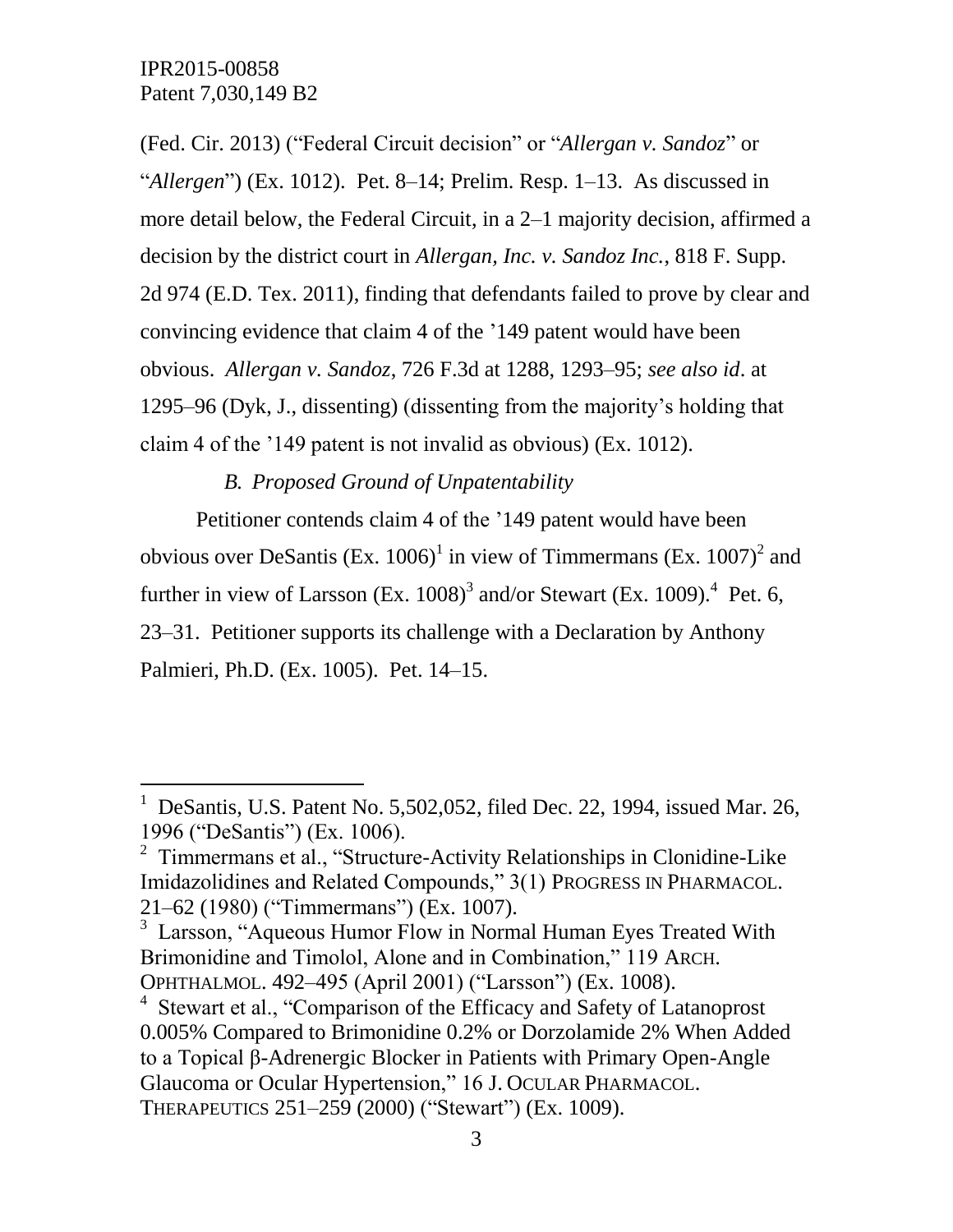#### *C. The '149 Patent and Claim 4*

The '149 patent is directed to the topical ophthalmic use of brimonidine in combination with timolol for the treatment of glaucoma or ocular hypertension. Ex. 1001, 1:7–9. As noted in the Specification, both brimonidine and timolol previously were commercially available, and had been combined for serial application in the treatment of glaucoma. *Id*. at 2:7–9, 1:9–13. The Specification discusses concerns about patient compliance when administering "separate medications to treat a single disease," as well as the need for "an effective and safe topical ophthalmic pharmaceutical composition including brimonidine and timolol which has increased stability" and increased efficacy to reduce side effects. *Id*. at 1:12–27.

According to the Specification, "[u]nexpectedly it has been discovered that brimonidine in combination with timolol meets these criteria." *Id*. at 1:27–29. In addition, the Specification discloses using a reduced amount of a potentially cytotoxic antimicrobial preservative in the disclosed combination formulations, as compared "to the FDA-approved regimen wherein brimonidine ophthalmic solution, i.e. Alphagan® ophthalmic solution is administered three times a day and timolol ophthalmic solution, i.e. Timoptic<sup>®</sup> ophthalmic solution is administered twice a day." *Id*. at 2:28–67.

Claim 4 of the '149 patent recites:

4. A method of reducing the number of daily topical ophthalmic doses of brimondine administered topically to an eye of a person in need thereof for the treatment of glaucoma or ocular hypertension from 3 to 2 times a day without loss of efficacy, wherein the concentration of brimonidine is 0.2% by weight, said method comprising administering said 0.2%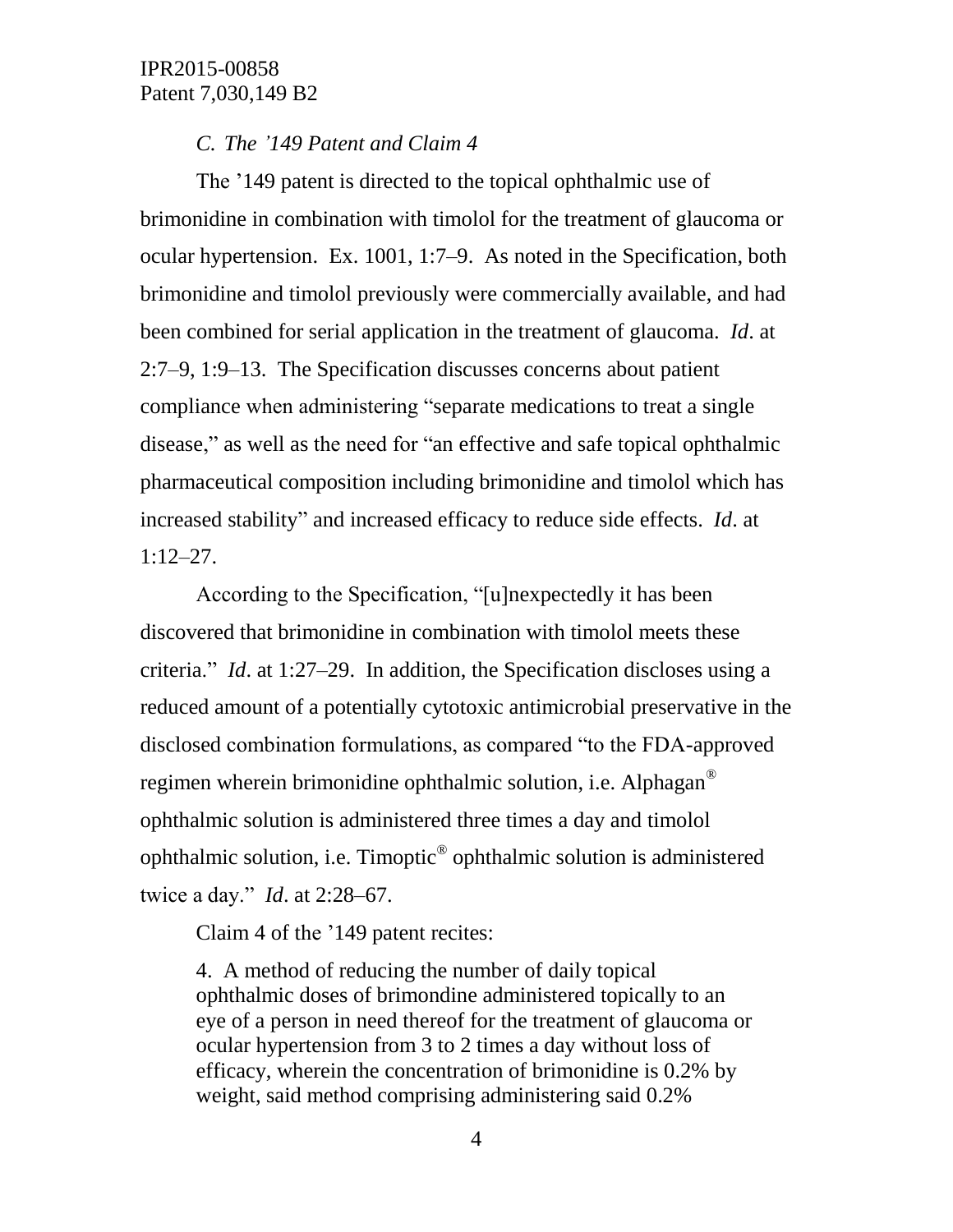brimonidine by weight and 0.5% timolol by weight in a single composition.

#### *Id*. at 10:10–17.

#### II. ANALYSIS

#### *A. Claim Construction*

For *inter partes* review, claim terms in an unexpired patent are given their broadest reasonable interpretation in light of the patent specification. 37 C.F.R. § 42.100(b); *In re Cuozzo Speed Techs., LLC*, 793 F.3d 1268, 1275–78 (Fed. Cir. 2015). Claim terms are given their ordinary and customary meaning, as would be understood by one of ordinary skill in the art in the context of the entire disclosure. *In re Translogic Tech., Inc.*, 504 F.3d 1249, 1257 (Fed. Cir. 2007).

Claim 4 of the '149 patent recites a "method of reducing the number of daily topical ophthalmic doses of brimondine . . . from 3 to 2 times a day *without loss of efficacy*" in the treatment of glaucoma or ocular hypertension. Ex. 1001, 10:10–17 (emphasis added). Petitioner contends that "without loss of efficacy" is not a claim limitation under our broadest reasonable interpretation standard. Pet. 16–17. According to Petitioner, in the Federal Circuit decision (Ex. 1012) addressing the same claim and applying the *Phillips* standard of claim construction, the "majority considered it a claim limitation; the dissent did not." *Id*. at 16; *Phillips v. AWH Corp.*, 415 F.3d 1303, 1312–19 (Fed. Cir. 2005) (en banc).

Petitioner asserts that "without loss of efficacy" is not a limitation in this case because our broadest reasonable interpretation is broader than the "narrower *Phillips* standard." Pet. 16. Petitioner also asserts that "without loss of efficacy" recites an intended result of practicing the method as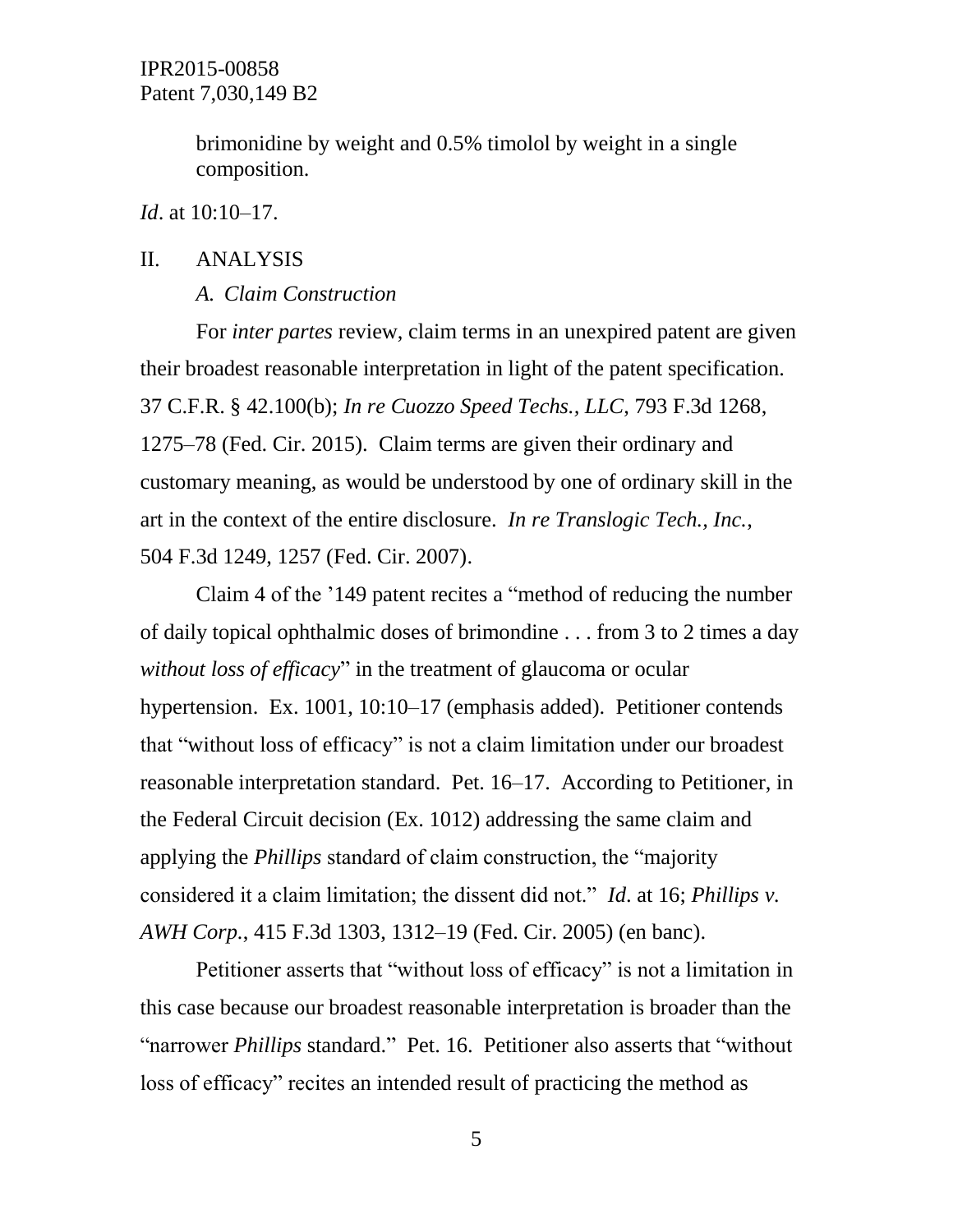claimed, not a step of the claimed method, and, therefore, should not be given patentable weight. *Id*. at 16–17 (citing *Minton v. Nat'l Ass'n of Securities Dealers, Inc.*, 336 F.3d 1373, 1380–81 (Fed. Cir. 2003)).

Patent Owner responds that Petitioner "wrongly argues that the dissent in the *Sandoz* appeal adopted a different claim construction from the majority in which the language 'without loss of efficacy' appearing in the claim was not a limitation and could be ignored." Prelim. Resp. 2. Patent Owner contends that the majority and dissent in the Federal Circuit decision adopt the same claim construction, and "simply parted company on whether the prior art combination disclosed the limitation." *Id*.

In the Federal Circuit decision, the majority and dissent both addressed the "without loss of efficacy" language at length. *Allergan* (Ex. 1012), 726 F.3d at 1293–96. As stated by the majority, the record in that case established "that when brimonidine is dosed twice per day as opposed to three times per day, there is a loss of efficacy in the afternoon—the so called, afternoon trough." *Id*. at 1294. The majority noted that the defendant did not argue that the efficacy limitation was an inherent result or property of the claimed product comprising brimonidine and timolol. *Id*. The majority also pointed out that "[i]n support of its position, the dissent cites a series of cases in which a patentee claimed either a previously unknown result or an undisclosed inherent property of an otherwise anticipated claim." *Id*. at 1294 n.1 (citing *Bristol-Myers Squibb Co. v. Ben Venue Labs., Inc.*, 246 F.3d 1368, 1376 (Fed. Cir. 2001). The majority explained that while "it may be true that the mere administration of 0.2% brimonidine and 0.5% timolol twice daily in any fixed combination formulation inherently produces the claimed result," the majority could not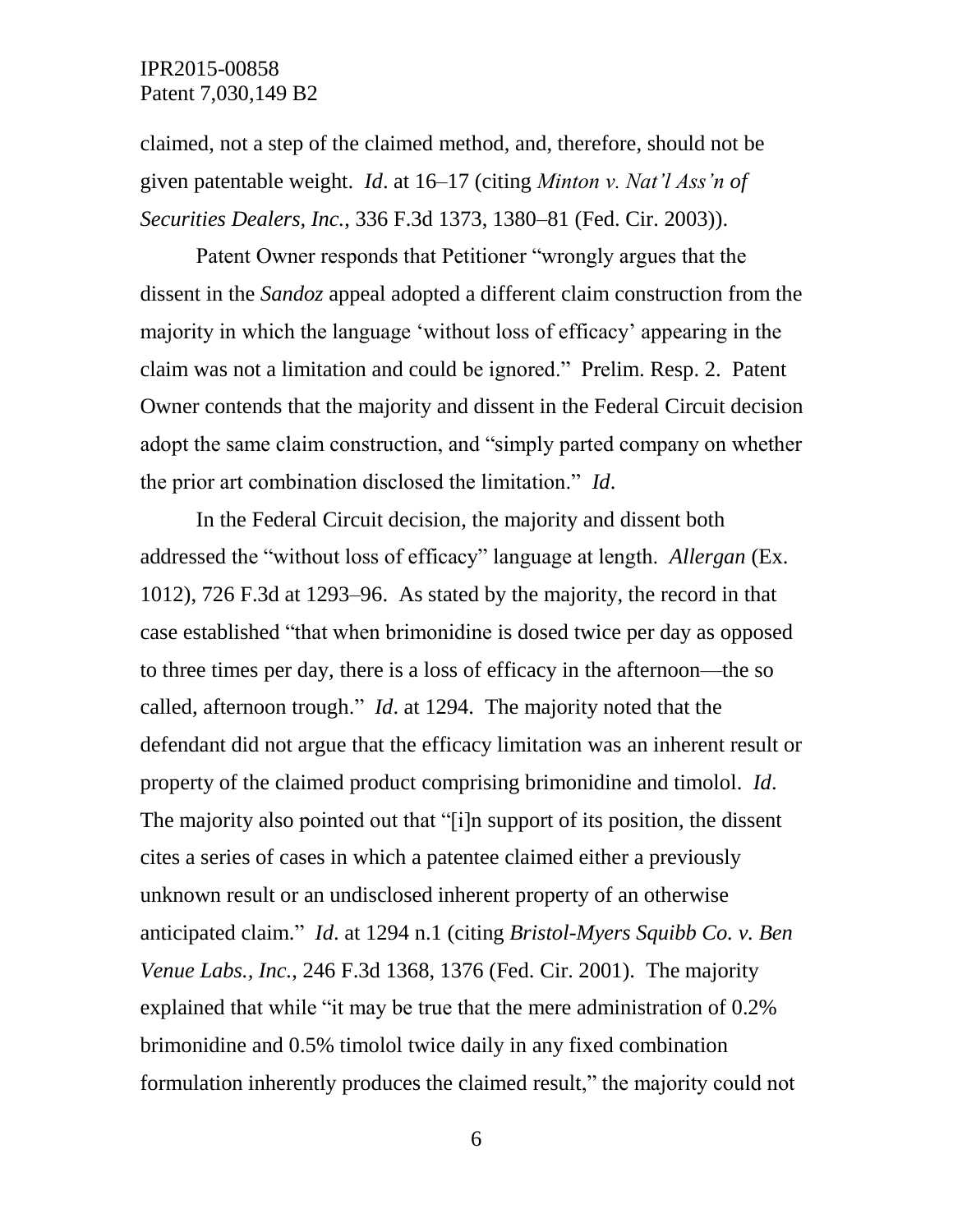draw a conclusion in favor of that proposition without sufficient evidence to support it. *Id*.

In his dissent, Judge Dyk pointed out that the majority affirmed the validity of claim 4 directed to dosing the recited composition twice a day "because the prior art did not disclose that this dosing regimen 'would eliminate the afternoon trough issue.'" *Id*. at 1295. Judge Dyk countered that "a newly-discovered result or property of an existing (or obvious) method of use is not patentable." *Id*. at 1295–96 (citations omitted). In this context, Judge Dyk stated "the method of claim 4 consists of a single step: applying a fixed combination of 0.2% brimonidine and 0.5% timolol twice a day," which he determined to be obvious. *Id*. at 1296. He stated "[a]voiding a 'loss of efficacy' is not a separate step, but rather a result of the claimed method," citing *Bristol-Myers Squibb*, 246 F.3d at 1374–78, and *Abbott Labs. v. Baxter Pharm. Prods.*, 471 F.3d 1363, 1369 (Fed. Cir. 2006). *Id*.

In *Bristol-Myers Squibb*, the Federal Circuit stated that "[n]ewly discovered results of known processes directed to the same purpose are not patentable because such results are inherent." *Bristol-Myers Squibb*, 246 F.3d at 1376. In this context, the court stated that claim limitations that merely recite a newly discovered result of a known process "do not distinguish those claims over the prior art." *Id.* at 1376–77; *see also Abbott Labs.*, 471 F.3d at 1369 (citing *Bristol-Myers Squibb*, 246 F.3d at 1376; *Catalina Mktg. Int'l, Inc. v. Coolsavings.com, Inc.*, 289 F.3d 801, 809–10 (Fed. Cir. 2002) (stating that one may not obtain a patent on a process having the same steps as a prior art process, in which the new process merely identifies a new, advantageous property of the prior art process)). Neither that case law, nor the dissent in *Allergan v. Sandoz*, indicates that we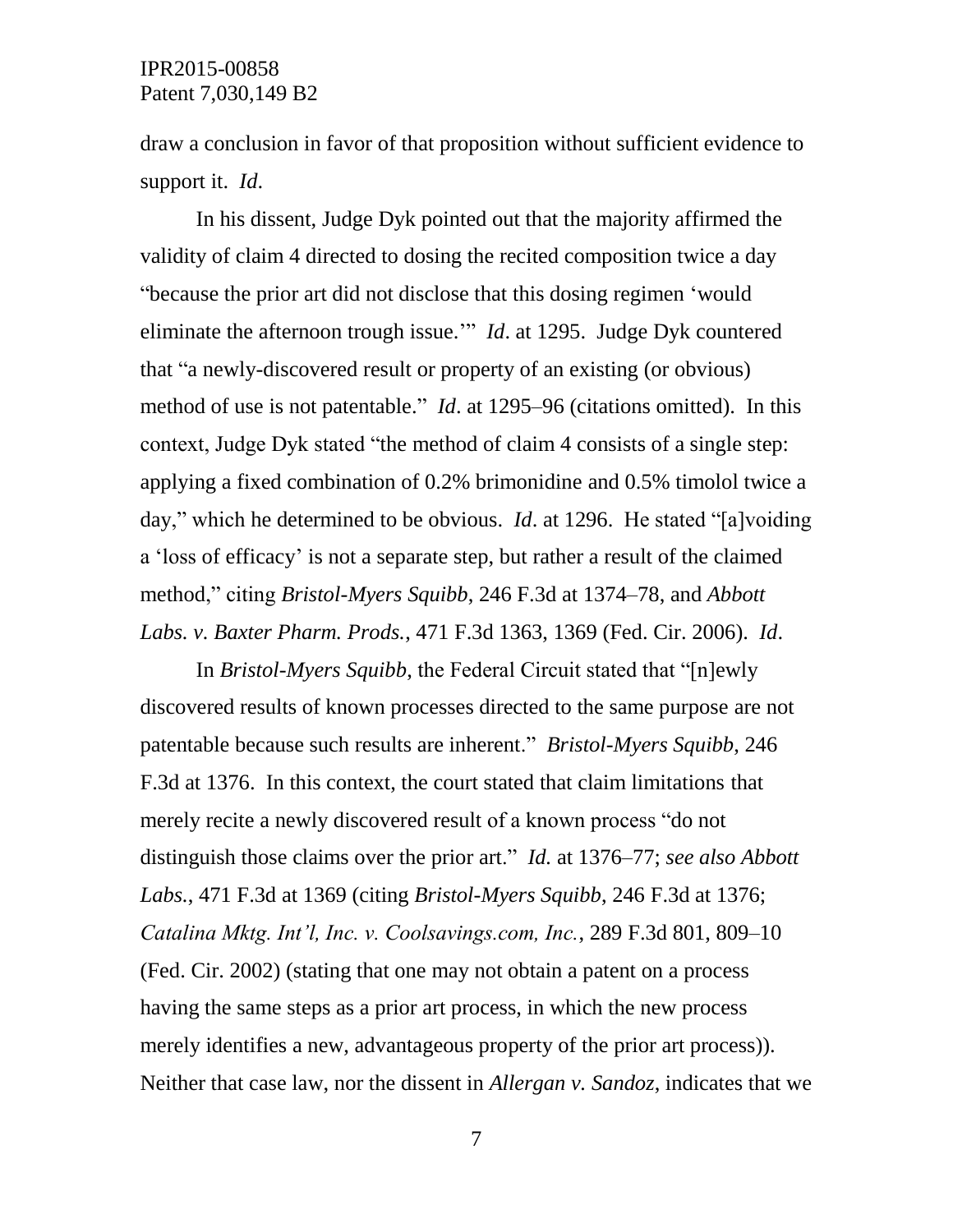should consider a recited result not to be a limitation in a method claim simply because it recites a result. Rather, as noted by the *Allergan* majority, a previously unknown claimed result fails to impart patentability if it corresponds to an inherent result or property of, i.e., the result necessarily flows from, the otherwise known recited method. *Allergan*, 726 F.3d at 1294.

Petitioner does not persuade us that "without loss of efficacy" is not a limitation in claim 4, regardless of whether we apply the broadest reasonable interpretation or the *Phillips* standard of claim construction. That result is recited and required in claim 4, and is a limitation. The question of whether that result is inherent to the other recited aspects of claim 4, and therefore fails to imparts patentability, is a different issue, which we address when considering whether claim 4 would have been obvious over cited prior art.

#### *B. Asserted Obviousness of Claim 4*

Petitioner contends that claim 4 of the '149 patent would have been obvious over DeSantis in view of Timmermans and further in view of Larsson and/or Stewart. When considering the validity of claim 4 on appeal in *Allergan v. Sandoz*, the Federal Circuit considered all of those references except Stewart. *Allergan*, 726 F.3d at 1289–90 (Ex. 1012).

As noted by the Federal Circuit, DeSantis described fixed combinations of an alpha2-agonist, in an amount from 0.02 to 2.0% by weight, and a beta-blocker, such as timolol, in an amount from 0.01 to 3.0% by weight, for the treatment of glaucoma. *Id*.; Ex. 1006, 2:17–21, 34–35, 4:58–61, 5:32–40. Although DeSantis did not state expressly that brimonidine was an alpha2-agonist that could be used in the combination, the reference taught that relevant alpha2-agonists were described in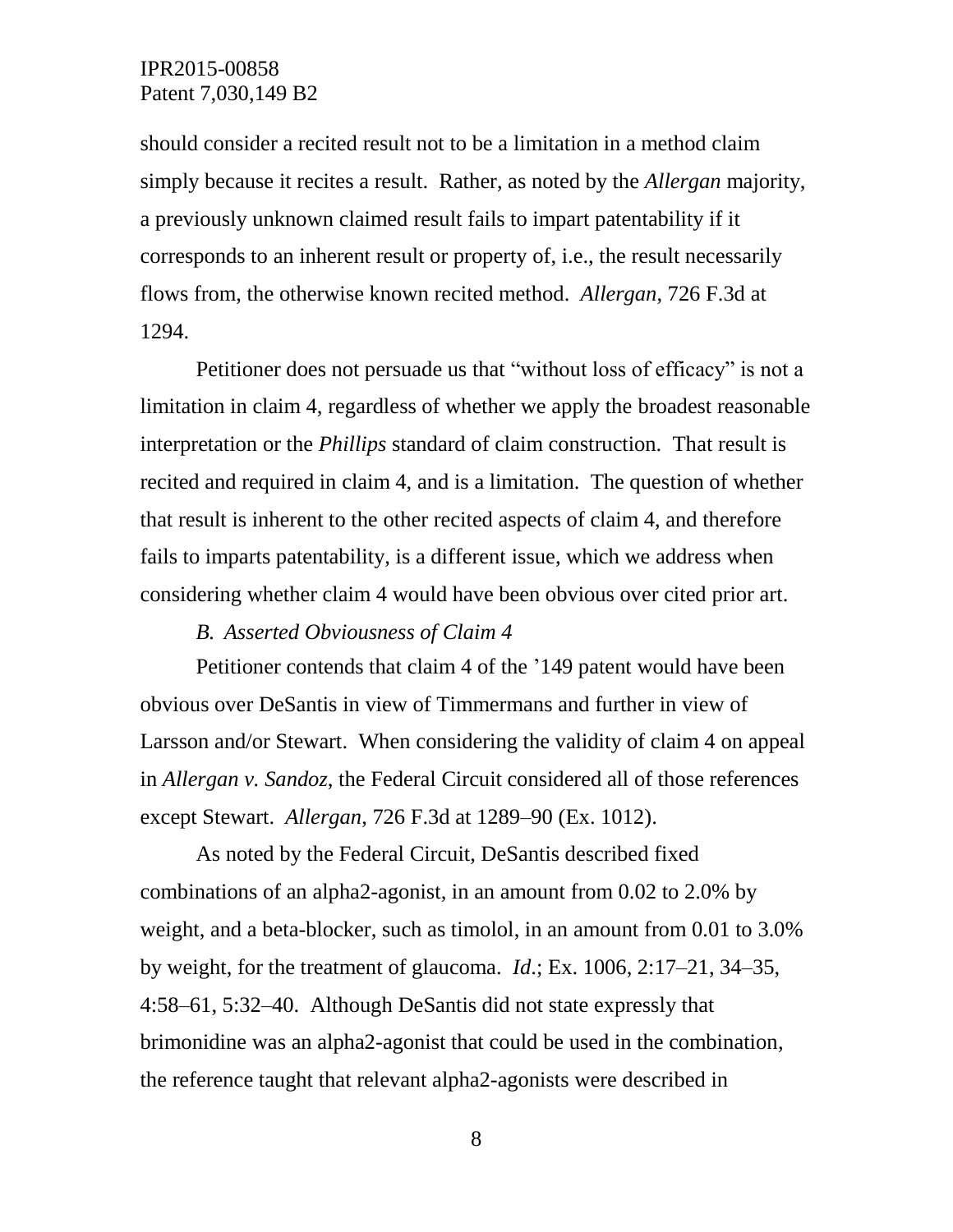Timmermans, which disclosed brimonidine among other alpha2-agonists. 726 F.3d at 1290; Pet. 25; Ex. 1007, 28, Fig. 31. In addition, Larsson disclosed the topical administration of 0.2% brimonidine with 0.5% timolol in combination, spaced five minutes apart. 726 F.3d at 1290; Ex. 1008, 493, Subjects and Methods, "part 2."

Based on such references, the Federal Circuit reversed a determination by the district court, and held that claims in a related patent directed to relevant *compositions* comprising 0.2% brimonidine and 0.5% timolol by weight would have been obvious, even taking into account certain secondary considerations such as unexpected results. 726 F.3d at 1291–93, 1295. The majority affirmed a determination by the district court, however, that method claim 4 of the '149 patent was not invalid as obvious over those references, even if the composition recited therein would have been obvious. *Id*. at 1293–94.

As discussed above, the majority in *Allergan* noted that Sandoz did not argue that a dose reduction without loss of efficacy would have flowed inherently from the recited combination product. *Id*. at 1294. The majority found it dispositive that the evidence of record did not "establish that the dose reduction 'from 3 to 2 times a day without loss of efficacy' limitation is an inherent property or a necessary result of the administration of 0.2% brimonidine and 0.5% timolol in a single composition." *Id*. at 1294 n.1.

In this case, Petitioner also cites Stewart, not mentioned in the Federal Circuit decision. Pet. 26, 28–29. Stewart evaluated the efficacy and safety of 0.005% latanoprost once daily, 0.2% brimonidine twice daily, or 2% dorzolamide twice daily, when "added to a topical β-blocker over three months of chronic therapy." Ex. 1009, 251–252, 254. Petitioner cites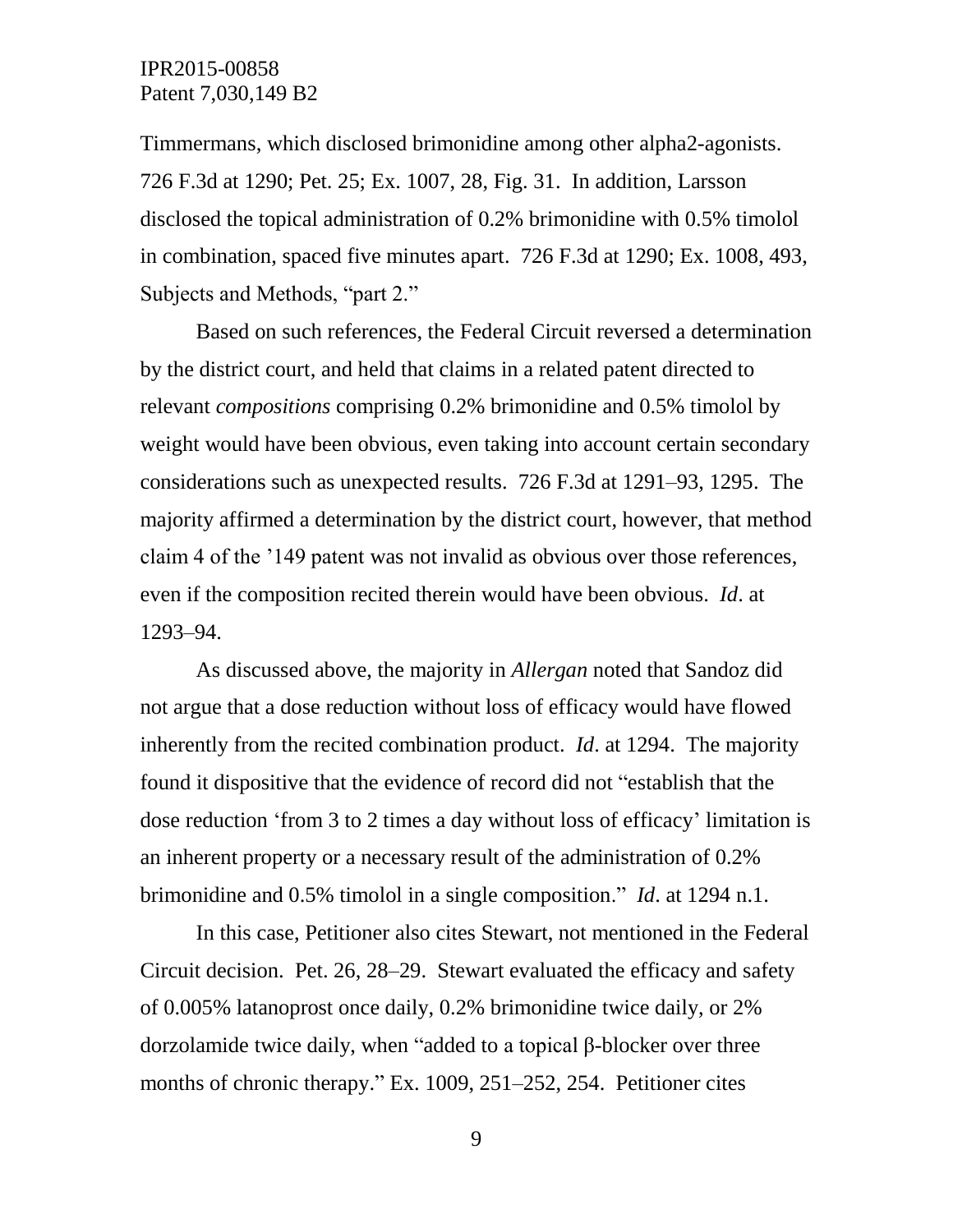Stewart for its statement that "[n]o difference statistically was observed in the three-month intraocular pressure between twice and three times daily dosing for brimonidine ( $P = 0.45$ ) or dorzolamide ( $P = 0.28$ ), so the results from the two dosing schedules were combined for this report." Pet. 26 (citing Ex. 1005 ¶ 47), 28; Ex. 1009, 253, Results.

Petitioner's contentions in this case suffer the same failures discussed in the majority decision in *Allergan*. Even assuming Petitioner persuaded us that Stewart disclosed that reducing a dose of 0.2% brimonidine from three times to twice daily resulted in "no difference in intraocular pressure effects" in some fashion, as Petitioner and its expert witness contend in a conclusory manner (Pet. 26; Ex. 1005 ¶ 47), that disclosure would not establish sufficiently that reducing the number of doses of a single composition comprising 0.2% brimonidine and 0.5% timolol from three to two times daily would have resulted necessarily in no loss of efficacy in the treatment of glaucoma or ocular hypertension. Considering Petitioner's arguments and cited evidence of record before us, Petitioner does not establish sufficiently that the "without loss of efficacy" limitation is an inherent property or a necessary result of administering the composition as recited in claim 4.

For the reasons given above, we are not persuaded that Petitioner has shown a reasonable likelihood of prevailing in its assertion that claim 4 of the '149 patent would have been obvious over DeSantis in view of Timmermans and further in view of Larsson and/or Stewart.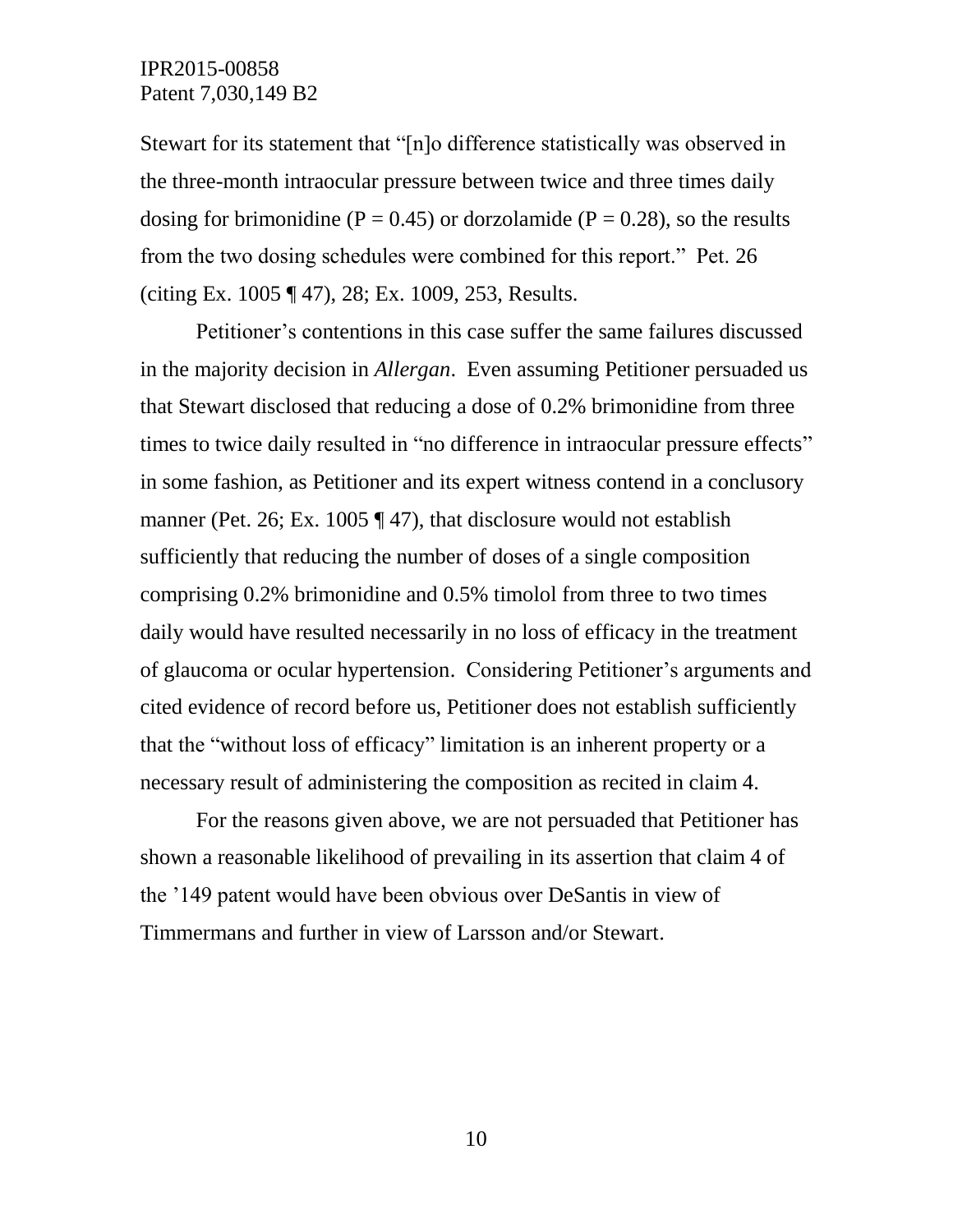# III. CONCLUSION

For the foregoing reasons, the information presented in the Petition and accompanying evidence does not establish a reasonable likelihood that Petitioner would prevail in showing the unpatentability of claim 4 of the '149 patent.

# IV. ORDER

It is

ORDERED that the Petition is *denied* and no trial is instituted.